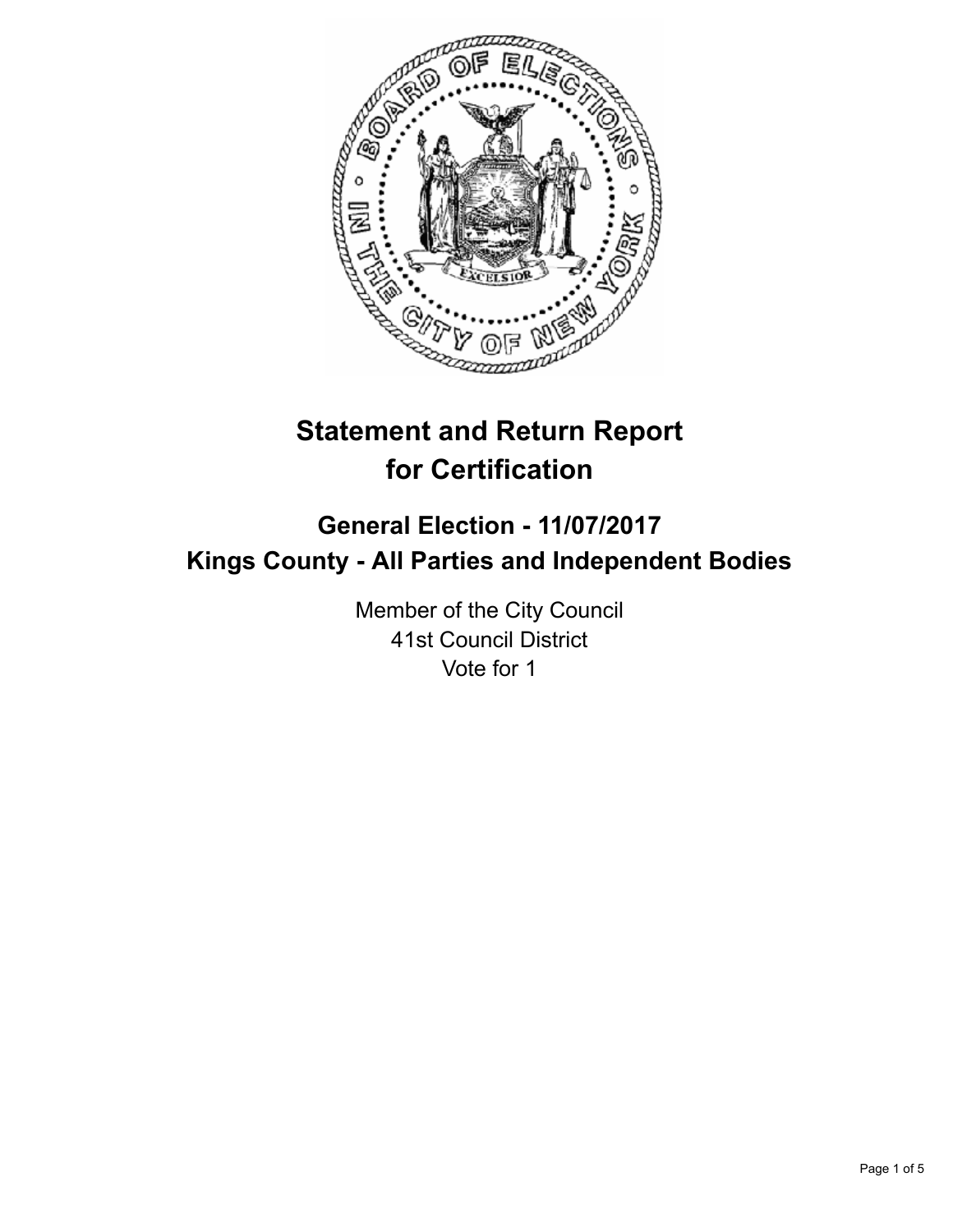

### **Assembly District 43**

| <b>PUBLIC COUNTER</b>                                    | 2,261 |
|----------------------------------------------------------|-------|
| <b>MANUALLY COUNTED EMERGENCY</b>                        | 0     |
| <b>ABSENTEE / MILITARY</b>                               | 63    |
| <b>AFFIDAVIT</b>                                         | 20    |
| <b>Total Ballots</b>                                     | 2,344 |
| Less - Inapplicable Federal/Special Presidential Ballots | 0     |
| <b>Total Applicable Ballots</b>                          | 2,344 |
| ALICKA AMPRY-SAMUEL (DEMOCRATIC)                         | 1,990 |
| BERNEDA W. JACKSON (REPUBLICAN)                          | 79    |
| BERNEDA W. JACKSON (CONSERVATIVE)                        | 25    |
| ALICKA AMPRY-SAMUEL (WORKING FAMILIES)                   | 52    |
| CHRISTOPHER CAREW (SOLUTIONS)                            | 10    |
| BRIAN-CHRISTOPHER A. CUNNINGHAM (WRITE-IN)               | 1     |
| <b>JUSTIN L. BRANNAN (WRITE-IN)</b>                      | 1     |
| <b>MATHIEU EUGENE (WRITE-IN)</b>                         | 1     |
| <b>Total Votes</b>                                       | 2,159 |
| Unrecorded                                               | 185   |

### **Assembly District 54**

| <b>Total Votes</b>                                       | 26 |
|----------------------------------------------------------|----|
| CHRISTOPHER CAREW (SOLUTIONS)                            | 0  |
| ALICKA AMPRY-SAMUEL (WORKING FAMILIES)                   | 3  |
| BERNEDA W. JACKSON (CONSERVATIVE)                        | 0  |
| BERNEDA W. JACKSON (REPUBLICAN)                          |    |
| ALICKA AMPRY-SAMUEL (DEMOCRATIC)                         | 22 |
| <b>Total Applicable Ballots</b>                          | 26 |
| Less - Inapplicable Federal/Special Presidential Ballots | 0  |
| <b>Total Ballots</b>                                     | 26 |
| AFFIDAVIT                                                |    |
| ABSENTEE / MILITARY                                      | 0  |
| <b>MANUALLY COUNTED EMERGENCY</b>                        | 0  |
| <b>PUBLIC COUNTER</b>                                    | 25 |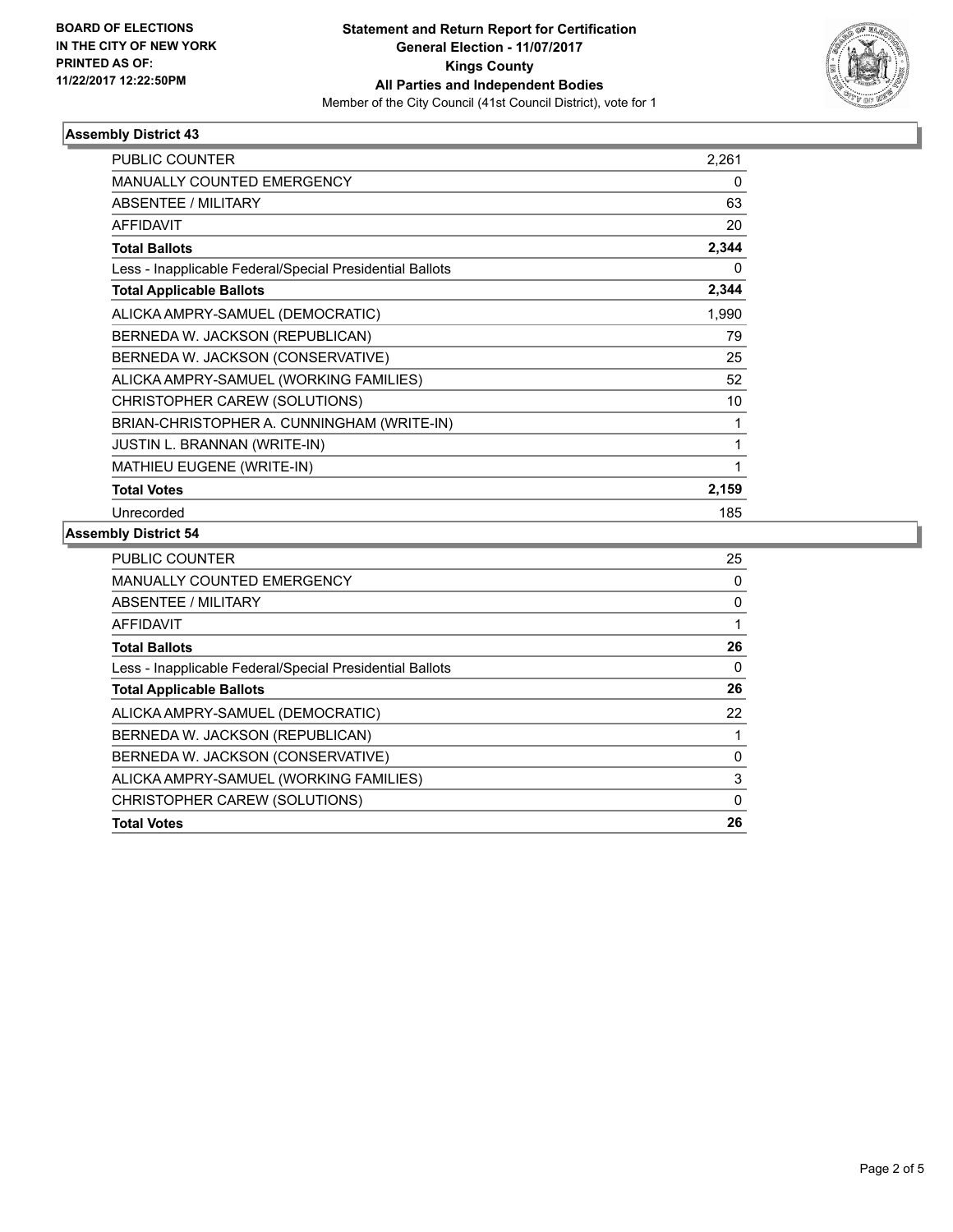

### **Assembly District 55**

| <b>PUBLIC COUNTER</b>                                    | 10,472         |
|----------------------------------------------------------|----------------|
| <b>MANUALLY COUNTED EMERGENCY</b>                        | 4              |
| <b>ABSENTEE / MILITARY</b>                               | 175            |
| <b>AFFIDAVIT</b>                                         | 176            |
| <b>Total Ballots</b>                                     | 10,827         |
| Less - Inapplicable Federal/Special Presidential Ballots | 0              |
| <b>Total Applicable Ballots</b>                          | 10,827         |
| ALICKA AMPRY-SAMUEL (DEMOCRATIC)                         | 9,265          |
| BERNEDA W. JACKSON (REPUBLICAN)                          | 259            |
| BERNEDA W. JACKSON (CONSERVATIVE)                        | 76             |
| ALICKA AMPRY-SAMUEL (WORKING FAMILIES)                   | 390            |
| CHRISTOPHER CAREW (SOLUTIONS)                            | 143            |
| ANTHONY BECKFORD (WRITE-IN)                              | 1              |
| BRIAN CUNNINGHAM (WRITE-IN)                              | 1              |
| INEZ D. BARRON (WRITE-IN)                                | 1              |
| JABARI BRISPORT (WRITE-IN)                               | $\overline{2}$ |
| MAWULI K. HORMEKU (WRITE-IN)                             | 1              |
| ROYSTON ANTOINE (WRITE-IN)                               | 1              |
| UNATTRIBUTABLE WRITE-IN (WRITE-IN)                       | $\overline{7}$ |
| UNCOUNTED WRITE-IN PER STATUTE (WRITE-IN)                | 1              |
| <b>VERA CANES (WRITE-IN)</b>                             | 1              |
| <b>Total Votes</b>                                       | 10,149         |
| Unrecorded                                               | 678            |

### **Assembly District 56**

| <b>PUBLIC COUNTER</b>                                    | 1,936 |
|----------------------------------------------------------|-------|
| MANUALLY COUNTED EMERGENCY                               | 0     |
| ABSENTEE / MILITARY                                      | 37    |
| <b>AFFIDAVIT</b>                                         | 31    |
| <b>Total Ballots</b>                                     | 2,004 |
| Less - Inapplicable Federal/Special Presidential Ballots | 0     |
| <b>Total Applicable Ballots</b>                          | 2,004 |
| ALICKA AMPRY-SAMUEL (DEMOCRATIC)                         | 1,660 |
| BERNEDA W. JACKSON (REPUBLICAN)                          | 49    |
| BERNEDA W. JACKSON (CONSERVATIVE)                        | 14    |
| ALICKA AMPRY-SAMUEL (WORKING FAMILIES)                   | 123   |
| CHRISTOPHER CAREW (SOLUTIONS)                            | 37    |
| HENRY BUTLER (WRITE-IN)                                  | 1     |
| JOYCE D. SHEARIN (WRITE-IN)                              | 1     |
| <b>Total Votes</b>                                       | 1,885 |
| Unrecorded                                               | 119   |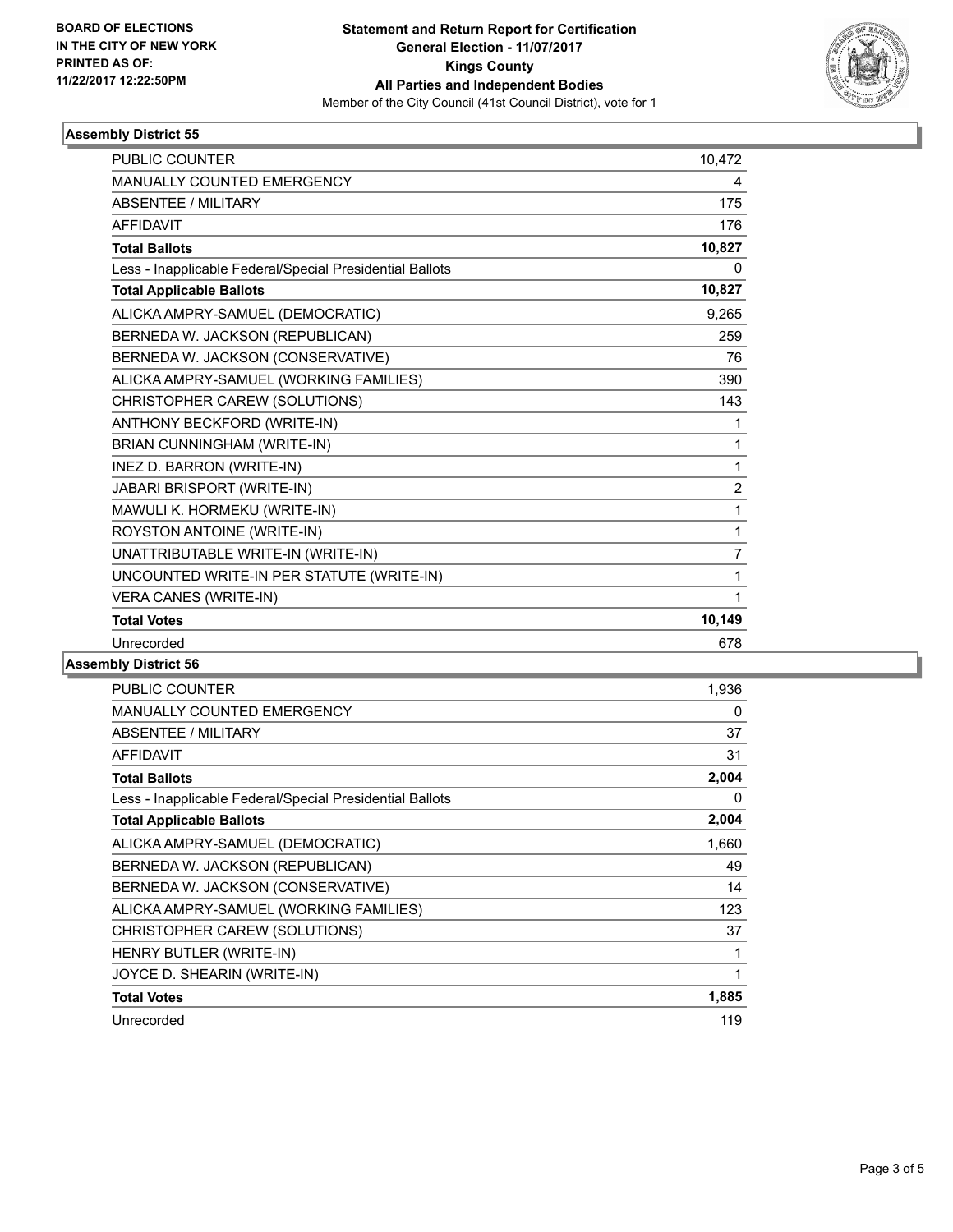

### **Assembly District 58**

| <b>PUBLIC COUNTER</b>                                    | 4,970 |
|----------------------------------------------------------|-------|
| <b>MANUALLY COUNTED EMERGENCY</b>                        | 0     |
| ABSENTEE / MILITARY                                      | 81    |
| <b>AFFIDAVIT</b>                                         | 52    |
| <b>Total Ballots</b>                                     | 5,103 |
| Less - Inapplicable Federal/Special Presidential Ballots | 0     |
| <b>Total Applicable Ballots</b>                          | 5,103 |
| ALICKA AMPRY-SAMUEL (DEMOCRATIC)                         | 4,583 |
| BERNEDA W. JACKSON (REPUBLICAN)                          | 81    |
| BERNEDA W. JACKSON (CONSERVATIVE)                        | 23    |
| ALICKA AMPRY-SAMUEL (WORKING FAMILIES)                   | 115   |
| CHRISTOPHER CAREW (SOLUTIONS)                            | 37    |
| <b>MATHIEU EUGENE (WRITE-IN)</b>                         | 1     |
| MOREEN KING (WRITE-IN)                                   | 2     |
| UNATTRIBUTABLE WRITE-IN (WRITE-IN)                       | 1     |
| <b>Total Votes</b>                                       | 4,843 |
| Unrecorded                                               | 260   |